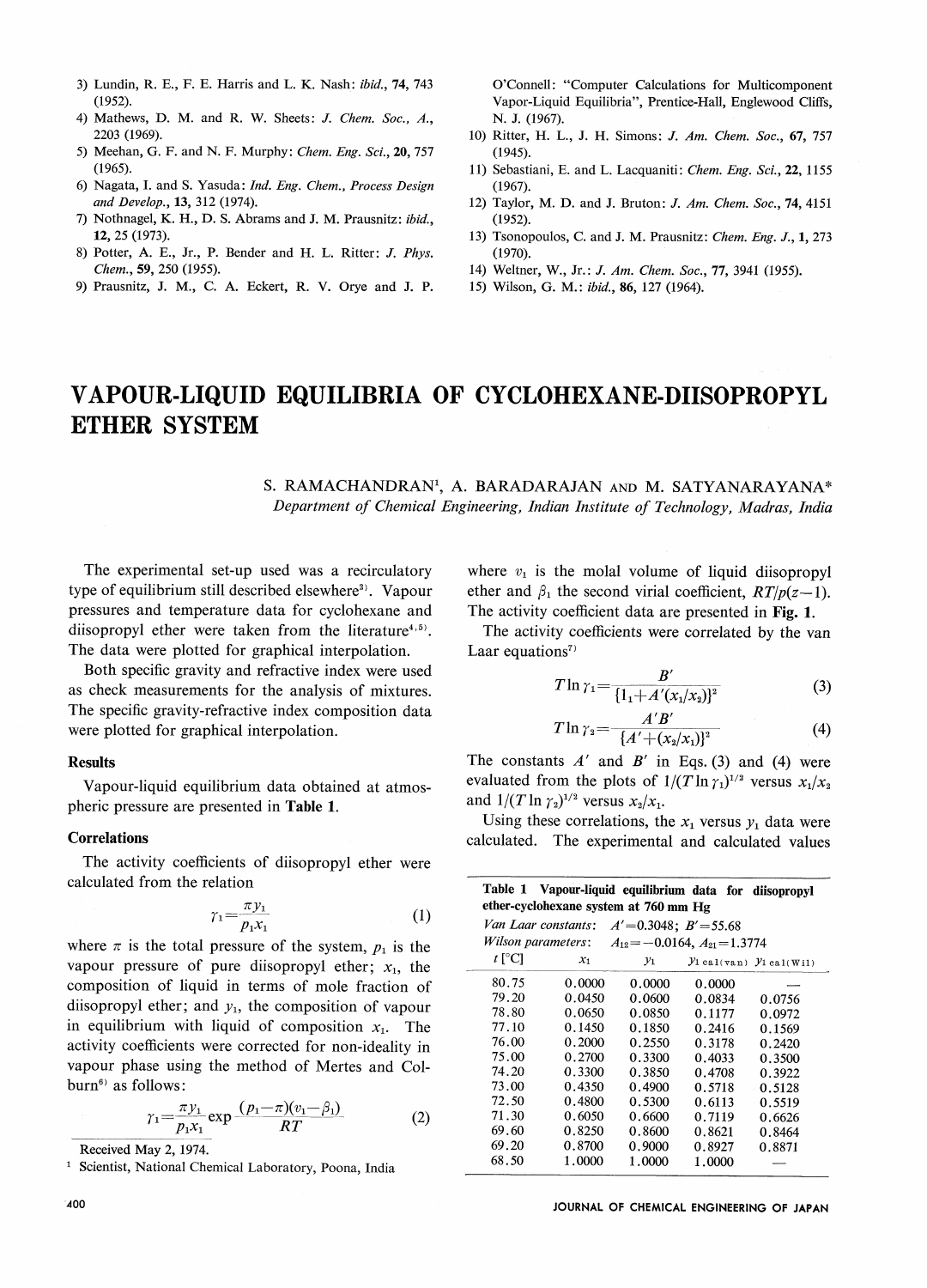are presented in Table 1. The values of  $A'$  and  $B'$ are given in Table 1. Wilson<sup>1)</sup> parameters for this system were evaluated by the non-linear least square method with the minimization of the following function:

 $\ddot{\phantom{0}}$  $\alpha = 1$ 

where

$$
\gamma_i = (Q_{\exp} - Q_{\exp})_i = \{(x_2 \ln \gamma_1 + x_2 \ln \gamma_2) -[-x_1 \ln (x_1 + A_{12}x_2) - x_2 \ln (A_{21}x_1 + X_{2})]\}_i
$$

Relaxation technique was employed to avoid the divergence of the series. The calculations were made with the help of an IBM <sup>1130</sup> computer. Wilson parameters and correlations are also shown in Table 1. The excess free energy and the activity coefficients may be expressed by the Redlich-Kister equation for binary system as

$$
Q = \frac{AG^E}{2.303RT} = x_1 x_2 [B + C(x_1 - x_2) + \dots]
$$
 (5)

$$
\log \gamma_1 = x_2^2[B + C(3x_1 - x_2) + \dots] \tag{6}
$$

$$
\log \gamma_2 = x_1^2[B + C(x_1 - 3x_2) + \dots] \tag{7}
$$

The heat of mixing data may be represented by an analogous equation :

$$
\mathcal{A}H_{\text{mix}}=x_1x_2[b+c(x_1-x_2)+\ldots] \hspace{1cm} (8) \hspace{1cm} (9)
$$

Since

$$
\Delta H_{\text{mix}} = \frac{\partial (AG^E/T)}{\partial (1/T)} = 2.303 R x_1 x_2
$$

$$
\times \left[ \frac{\partial B}{\partial (1/T)} + (x_1 - x_2) \frac{\partial C}{\partial (1/T)} + \dots \right] \tag{9}
$$

The following equations can be written :

$$
b = 2.303R \frac{dB}{d(1/T)}
$$
 (10)

$$
c = 2.303R \frac{dC}{d(1/T)}
$$
 (11)

#### **Heat of Mixing Term**

The values of the Redlich-Kister constants B and C were determined at different temperatures using Eqs. (6) and (7). From the plots of B vs.  $1/T$  and C vs.  $1/T$ , values of  $dB/d(1/T)$  and  $dC/d(1/T)$  were obtained and used to determine constants b and c at obtained and used to determine constants b and c at any specific temperature from Eqs. (10) and (11). Heat of mixing for any particular liquid composition was determined using Eq.  $(8)$  and using values of b and  $c$  at the boiling point of this solution.

The isobaric form of the Gibbs-Duhem equation for a binary mixture can be written as follows, as shown by Ibl and  $Dodge<sup>3</sup>$ .

$$
x_1 \frac{d(\ln \gamma_1)}{dx_1} + x_2 \frac{d(\ln \gamma_2)}{dx_1} = -\frac{AH}{RT^2} \left(\frac{\partial T}{\partial x_1}\right) \qquad (12)
$$

$$
\int_{Q_1}^{Q_2} dQ = \int_{x_1=0}^{x_1=1} \ln\left(\frac{\gamma_1}{\gamma_2}\right) dx_1 - \int_{x_1=0}^{x_1=1} \frac{\Delta H}{RT^2} \left(\frac{\partial T}{\partial x_1}\right) dx_1 = 0 \tag{13}
$$

VOL 6 NO. 5 1975 40







Fig. 2 Heat of mixing function

| Table 2 Heat of mixing data |          |                             |            |                                                |                                                                                  |
|-----------------------------|----------|-----------------------------|------------|------------------------------------------------|----------------------------------------------------------------------------------|
| $t \,$ [°C]                 | B        | $\mathcal{C}_{\mathcal{C}}$ | $\Delta H$ | $\left(\frac{\partial T}{\partial x_1}\right)$ | $\left(\frac{\Delta H}{RT^2}\right)\left(\frac{\partial T}{\partial x_1}\right)$ |
| 79.20                       | $-13.75$ | $-16.89$                    | 10.75      | $-21.29$                                       | $-0.2219$                                                                        |
| 77.10                       | $-0.93$  | $-2.47$                     | 13.20      | $-16.36$                                       | $-0.2118$                                                                        |
| 75.00                       | $+0.67$  | $-0.68$                     | 35.26      | $-12.71$                                       | $-0.4450$                                                                        |
| 73.00                       | $+0.98$  | $-0.42$                     | 45.89      | $-9.90$                                        | $-0.4563$                                                                        |
| 71.30                       | $+1.20$  | $= 0.19$                    | 55.28      | $-8.00$                                        | $-0.4485$                                                                        |
| 69.20                       | $+1.70$  | $+0.25$                     | 28.98      | $-3.48$                                        | $-0.1036$                                                                        |

The values of  $\partial T/\partial x_1$  were obtained from an experimental plot of T vs.  $x_1$ . The quantity  $\Delta H/RT^2$  $\left(\frac{\partial T}{\partial x_1}\right)$  was then computed for various values of  $x_1$ and its values are shown in Table <sup>2</sup> and Fig. 2.

#### **Conclusion**

Wilson equations correlate the experimental vawilson equations correlate the experimental va pour-liquid equilibrium data better than the van Laar equations.

| Nomenciature  |  |                                                 |  |  |
|---------------|--|-------------------------------------------------|--|--|
| A'            |  | $=$ van Laar constant in Eqs. (3) and (4)       |  |  |
| - R           |  | $=$ Redlich-Kister constant in Eqs. (6) and (7) |  |  |
| B'            |  | $=$ van Laar constant in Eqs. (3) and (4)       |  |  |
| h             |  | $=$ Redlich-Kister constant defined by Eq. (10) |  |  |
| $\mathcal{C}$ |  | $=$ Redlich-Kister constant in Eqs. (6) and (7) |  |  |